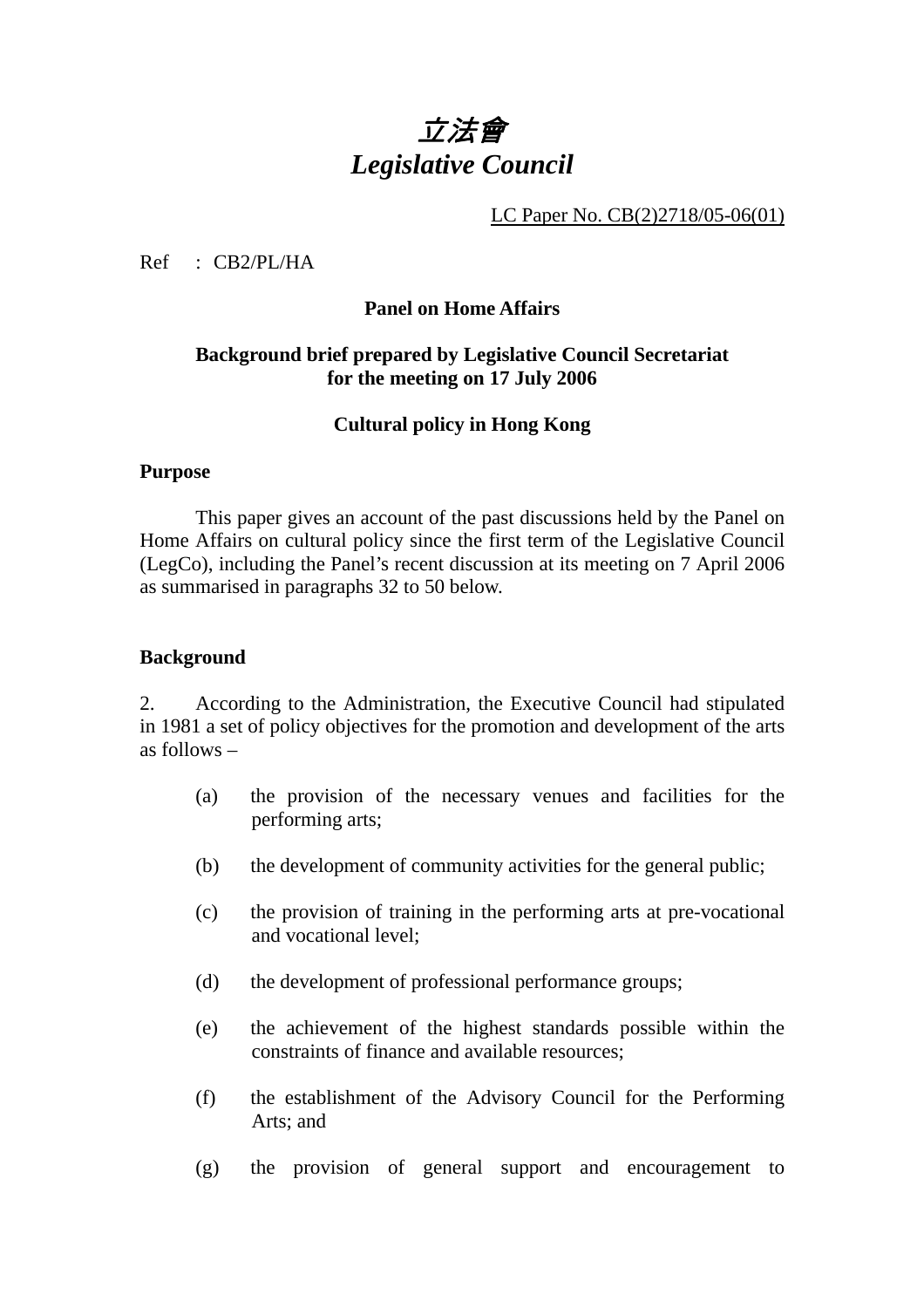# performing arts organisations.

3. In 1982, the Council for the Performing Arts was established to advise the Government on all aspects of the development of performing arts in Hong Kong and to provide financial subsidy to arts groups. The Hong Kong Academy for Performing Arts was established in 1984 to provide professional training in performing arts and related disciplines.

4. In 1993, the then Recreation and Culture Branch issued a Consultation Paper entitled "Arts Policy Review Report". Results of the public consultation exercise had shown that there was an overwhelming support for the establishment of an independent statutory body with executive powers to plan and promote the development of the arts.

5. The Hong Kong Arts Development Council (HKADC) was established in March 1994 to replace the Council for the Performing Arts. HKADC is the sole statutory body set up by the Government to plan, promote and support the broad development of arts. According to HKADC, its Five-Year Strategic Plan (for the years between 1996-97 and 2000-01) published in 1996 was the first written arts policy that outlined the blueprint for the development of the arts in Hong Kong. HKADC further released its Three-Year Plan 2001-04 in May 2001.

6. Since their establishment, the two municipal councils also played an important part in the promotion and development of the arts. Before their abolition on 31 December 1999, the Urban Council and the Regional Council provided, and made policy in relation to, municipal services including arts and cultural services in the urban areas and the New Territories respectively. The two municipal councils were statutory bodies and financially autonomous.

7. After conducting public consultation on the Review of District Organisations from June to July 1998, the Administration announced its decision to abolish the two municipal councils and to devise a new administrative framework for the delivery of arts and sports services in the Chief Executive's Policy Address in 1998. The Administration commissioned a consultant in November 1998 to undertake a study on the provision of culture and the arts, recreation and sports services in Hong Kong, and to recommend a new institutional framework for the provision and management of such services following the proposed abolition of the municipal councils.

8. When the Panel on Home Affairs discussed Hong Kong's long-term cultural policy at its meeting on 14 September 1998, the Administration explained to members that as the definition of culture was very broad which would necessarily have an impact on a wide spectrum of areas including education, housing, city planning, industrial and economic development, etc., it was "not plausible for Government to formulate a cultural policy which affects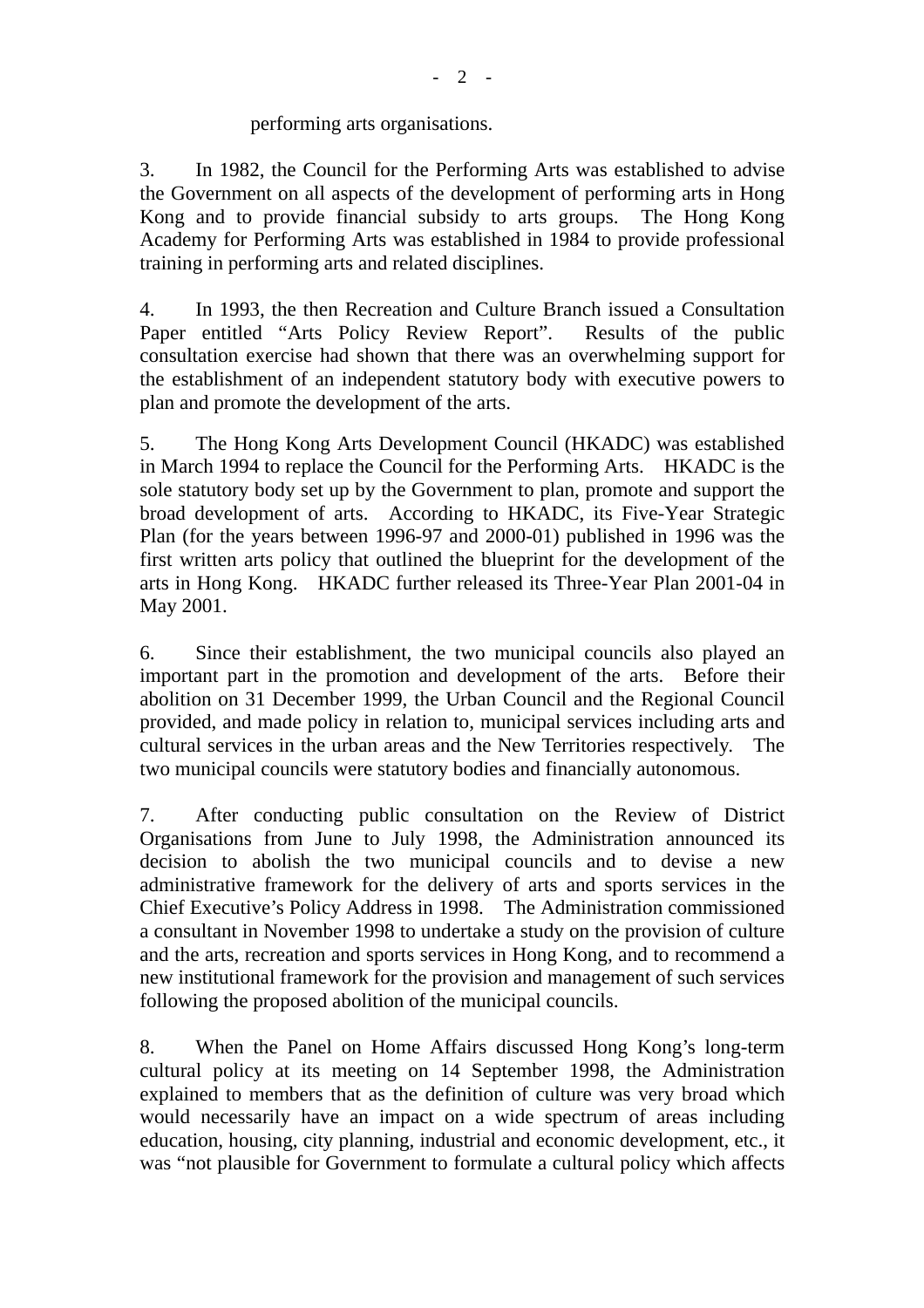every aspect of life". Its role was a catalyst, promoting and encouraging performing groups and art forms through the provision of financial support, education and publicity. The Administration was also a provider of infrastructural support in terms of building venues. The Administration's role, however, was limited as the bulk of the public financial resources devoted for such purpose were under the jurisdiction of the two municipal councils. The Panel resolved at the meeting to set up a subcommittee to study long-term cultural policy.

9. Following the announcement of the decision to abolish the two municipal councils and to devise a new administrative framework for the delivery of arts and sports services in the Chief Executive's Policy Address in 1998, the Subcommittee stressed that there was a need to formulate a cultural policy before a decision on an institutional framework for arts and culture was made. The Subcommittee requested the Administration to put forward proposals on a cultural policy and a new institutional framework for public consultation. The Subcommittee held a total of three meetings and was dissolved at the end of the first term of LegCo.

10. The Administration published the Consultant's Report on Culture, the Arts, Recreation and Sports Services (the Consultant's Report) in March 1999 which, among other things, recommended to set up -

- (a) a Culture and Heritage Commission (the Commission) to advise the Administration through the Secretary for Home Affairs (SHA) on cultural policies and funding priorities for culture and the arts, and broad funding allocations to the major culture and arts organisations; and
- (b) a new department, currently the Leisure and Cultural Services Department (LCSD), from 1 January 2000 to take up the duties of the municipal councils in respect of culture and the arts, sports and recreation.

11. Following the abolition of municipal councils on 31 December 1999, a new structure for the delivery of municipal services took effect on 1 January 2000, including the establishment of LCSD under the Home Affairs Bureau (HAB) to provide recreational, sports and cultural facilities and services in Hong Kong.

12. In April 2000, the Chief Executive appointed the Commission under the chairmanship of Professor CHANG Hsin-kang. Eleven members of the Commission including the chairman were appointed in their personal capacity. The other six ex-official members were chairmen of the Antiquities Advisory Board, the Hong Kong Academy for Performing Arts, the Hong Kong Arts Centre and HKADC, SHA and the Director of Leisure and Cultural Services.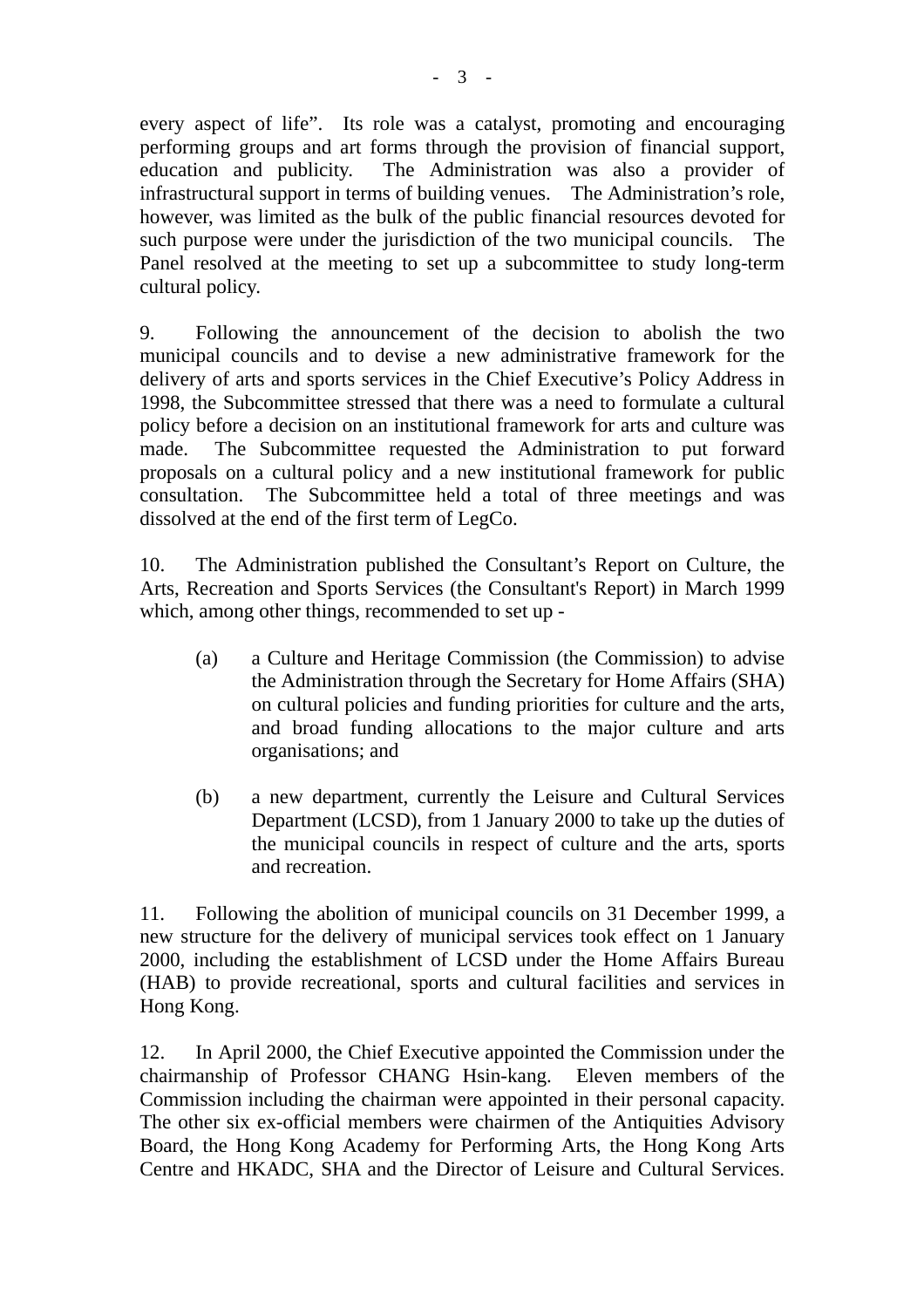The Commission published its first and second consultation papers in March 2001 and November 2002 respectively.

13. The Commission submitted its Policy Recommendation Report to the Chief Executive in April 2003. In its Policy Recommendation Report, the Commission put forward over 100 recommendations which covered policies as well as specific implementation strategies. The Administration accepted most of the recommendations made by the Commission. The Commission no longer met after the submission of its Policy Recommendation Report.

14. Regarding the development of the West Kowloon Cultural District (WKCD), the Panel discussed the planning of a performance venue on the West Kowloon Reclamation at its meeting on 13 December 1999. The Panel and the Panel on Planning, Lands and Works (the PLW Panel) held two joint meetings on 18 and 25 November 2003 to receive views from the arts, cultural, building, property and estate sectors. The PLW Panel subsequently took the lead in following up the discussions on the development of WKCD. At its meeting on 21 January 2005, the House Committee decided to set up a subcommittee to study issues relating to the development of WKCD (the Subcommittee on West Kowloon Cultural District Development).

# **Past discussions held by the Panel on Home Affairs on issues relating to cultural policy**

# Meetings held

15. The Panel on Home Affairs discussed the Consultant's Report at its meetings on 29 March, 18 May, 27 May and 14 June 1999. The Panel discussed the first consultation paper of the Commission at its meeting on 20 April 2001. At its meetings on 8 November and 17 December 2002, the Panel discussed the second consultation paper of the Commission. The Panel discussed the development of WKCD at its meeting on 13 December 1999 and at another two joint meetings with the PLW Panel on 18 and 25 November 2003 respectively. The Panel received a briefing from SHA on the Chief Executive Policy Address in 2005 at its meeting on 17 January 2005 at which the relation between cultural policy and heritage conservation was discussed.

16. The views and concerns expressed by members at these meetings are summarised under the following topics –

- (a) lack of a policy direction in devising a new structure for culture and arts (paragraphs 17 to 19);
- (b) lack of a policy direction in planning cultural facilities and in implementing heritage conservation projects (paragraphs 20 to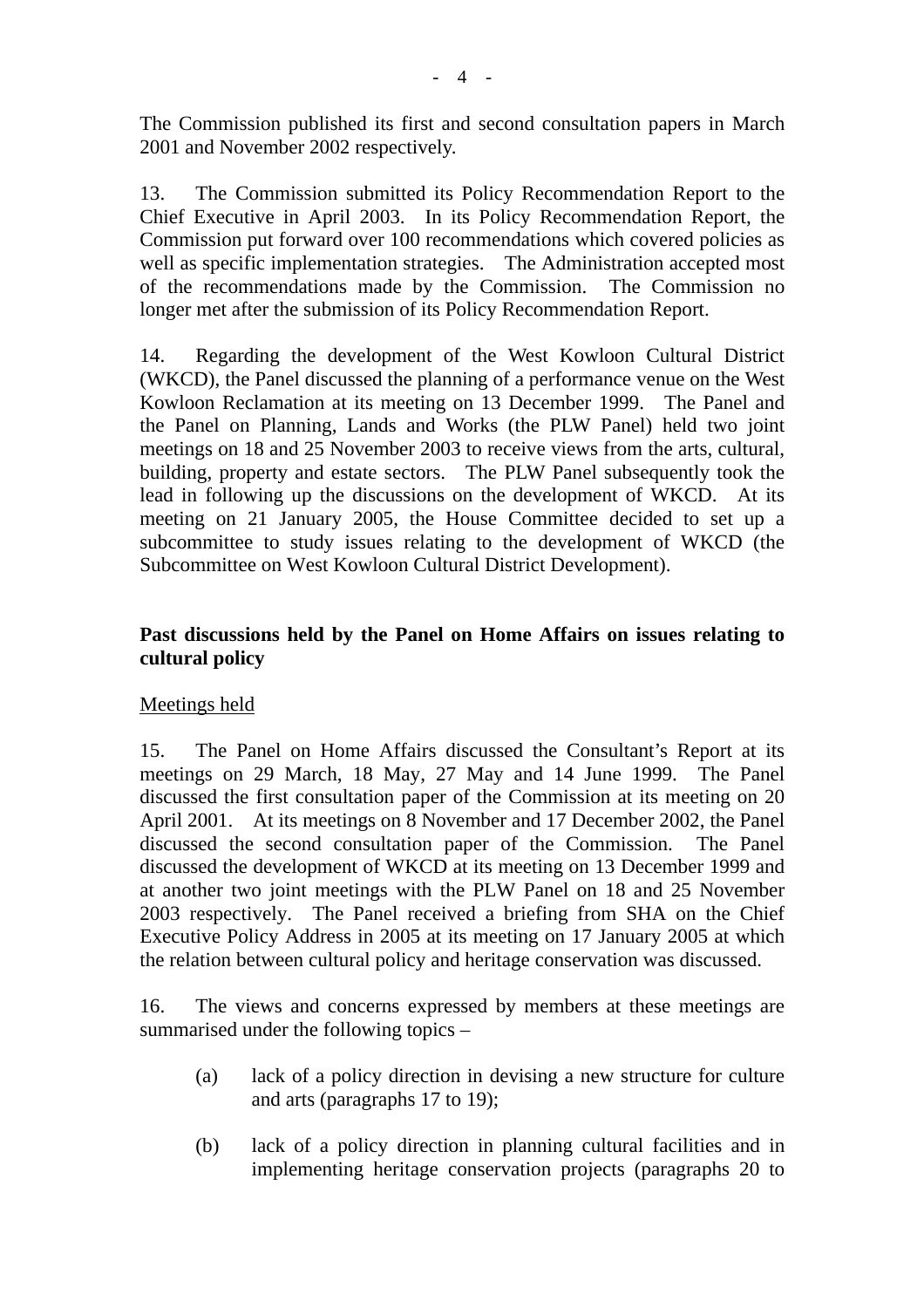22);

- (c) Administration's domination over the development of arts and culture (paragraphs 23 to 27); and
- (d) "people-oriented" and "community-driven" cultural development (paragraphs 28 to 31).

Lack of a policy direction in devising a new structure for culture and arts

17. When the Panel discussed the Consultant's Report, some members expressed dissatisfaction that the Consultant's Report had devised a new structure for culture and the arts without the backing of a policy direction for the development of culture and the arts, and had only focused on rationalisation and operation of the administrative structure. They were also disappointed that the Consultant's Report did not provide an in-depth analysis of the development of culture in Hong Kong for the purpose of formulating a long-term policy.

18. The Administration explained that it had a policy for the arts based on two broad principles, i.e. respect for freedom of expression and creativity, and respect for the pluralistic development of the arts. However, it was not possible for the Administration to formulate a cultural policy in the past because over 80% of the resources and venues for culture and the arts were controlled by municipal councils. With the rationalisation of the administrative structure, the Commission to be set up would advise the Administration on the formulation of an integrated cultural policy.

19. The Administration further explained to the Panel that it had a vision for the future cultural scene in which –

- (a) the importance of culture and the arts as the soul and spirit of an innovative, creative and harmonious society would be recognised;
- (b) an enabling framework to facilitate rather than directly manage the arts would be provided;
- (c) partnership with non-government agencies to promote the arts for excellence as well as the arts for public appreciation would be developed;
- (d) Hong Kong's unique environment, which embodied a successful blend of Chinese and Western cultures, promoted the traditional arts forms, and sought international excellence, would be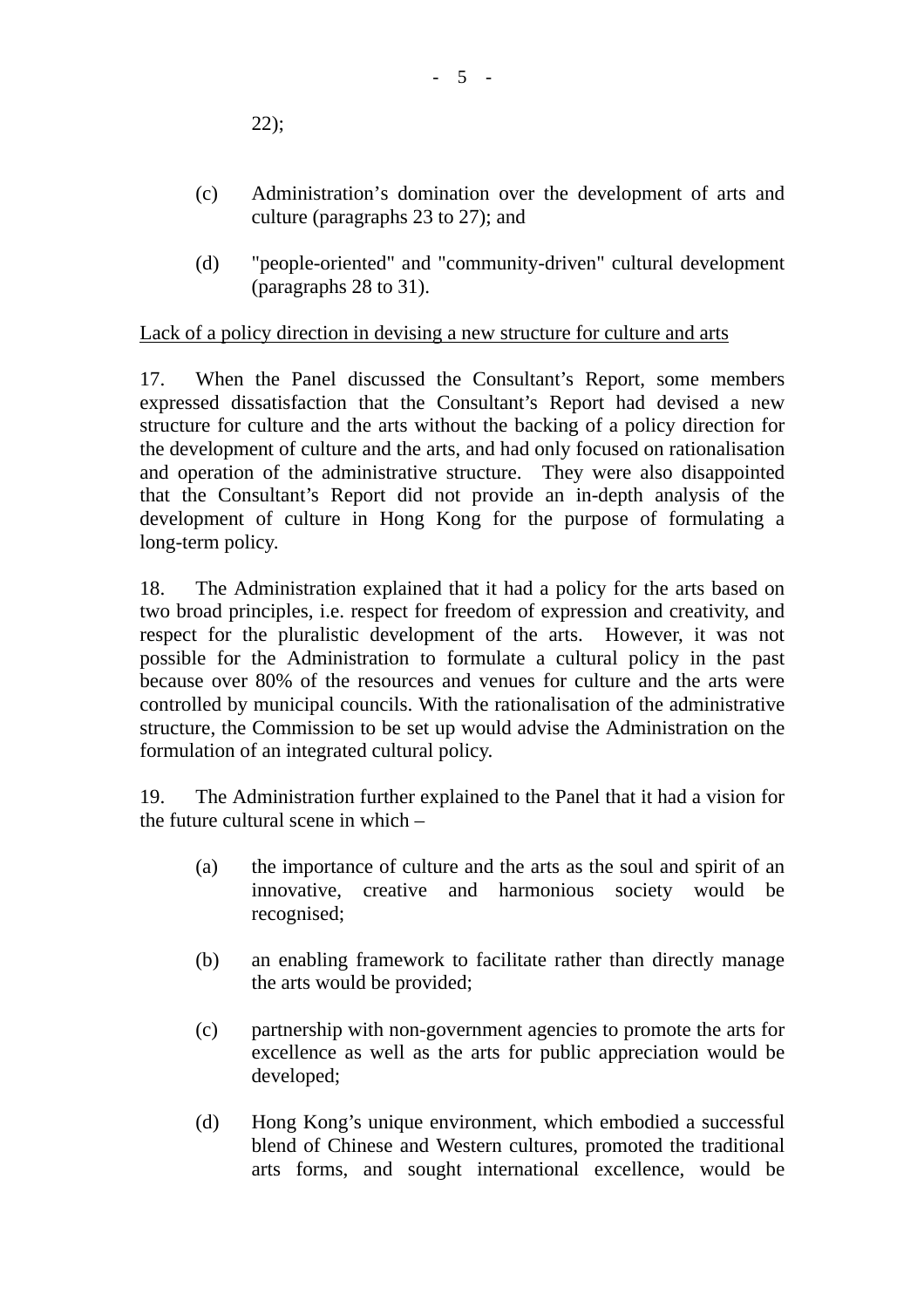enhanced; and

(e) heritage would be preserved and promoted so as to foster a sense of belonging and an appreciation of cultural legacy.

Lack of a policy direction in planning cultural facilities and in implementing heritage conservation projects

20. When the Panel discussed the development of WKCD, some members expressed concern that Hong Kong's cultural policy might be dictated by the infrastructure development and the Administration had not demonstrated a clear understanding of the needs of the arts and cultural community in planning the development of WKCD. They stressed that the Administration should have a policy direction on the cultural development and the facilities to be built in WKCD should tie in with the cultural policy. They expressed doubts whether the Administration had taken into account the recommendations of the Commission in planning for the development of WKCD.

21. SHA informed members that the vision of the Commission on the development of arts and cultural facilities was set out in an annex to the Concept Plan Competition Document of WKCD. In preparing the Invitation for Proposals, the Administration had also taken into consideration the principles of "people-oriented", "partnership" and "community-driven" as recommended by the Commission.

22. When SHA briefed the Panel on the Chief Executive's Policy Address in 2005 on 17 January 2005, Hon Emily LAU expressed the view that when the Administration implemented heritage conservation projects, e.g. the Central Police Station Compound Project, due regard should be given to the historical and cultural value of the projects. She considered that the Administration should not proceed with these projects before completion of its review of the policy on built heritage conservation. SHA informed members that the Administration had all along carried out its heritage conservation work in accordance with the Antiquities and Monuments Ordinance. Before a new policy on built heritage conservation was formulated, the Administration would continue with its heritage conservation work in accordance with the existing policy.

# Administration's domination over the development of arts and culture

23. Some members expressed concern that following the abolition of the two municipal councils, the Administration would steer the direction of cultural development with a much lower level of public participation under the new structure for culture and the arts. They considered that the new structure would create an environment conducive to the monopolisation of arts and cultural services by the Administration as well as bureaucratic interference.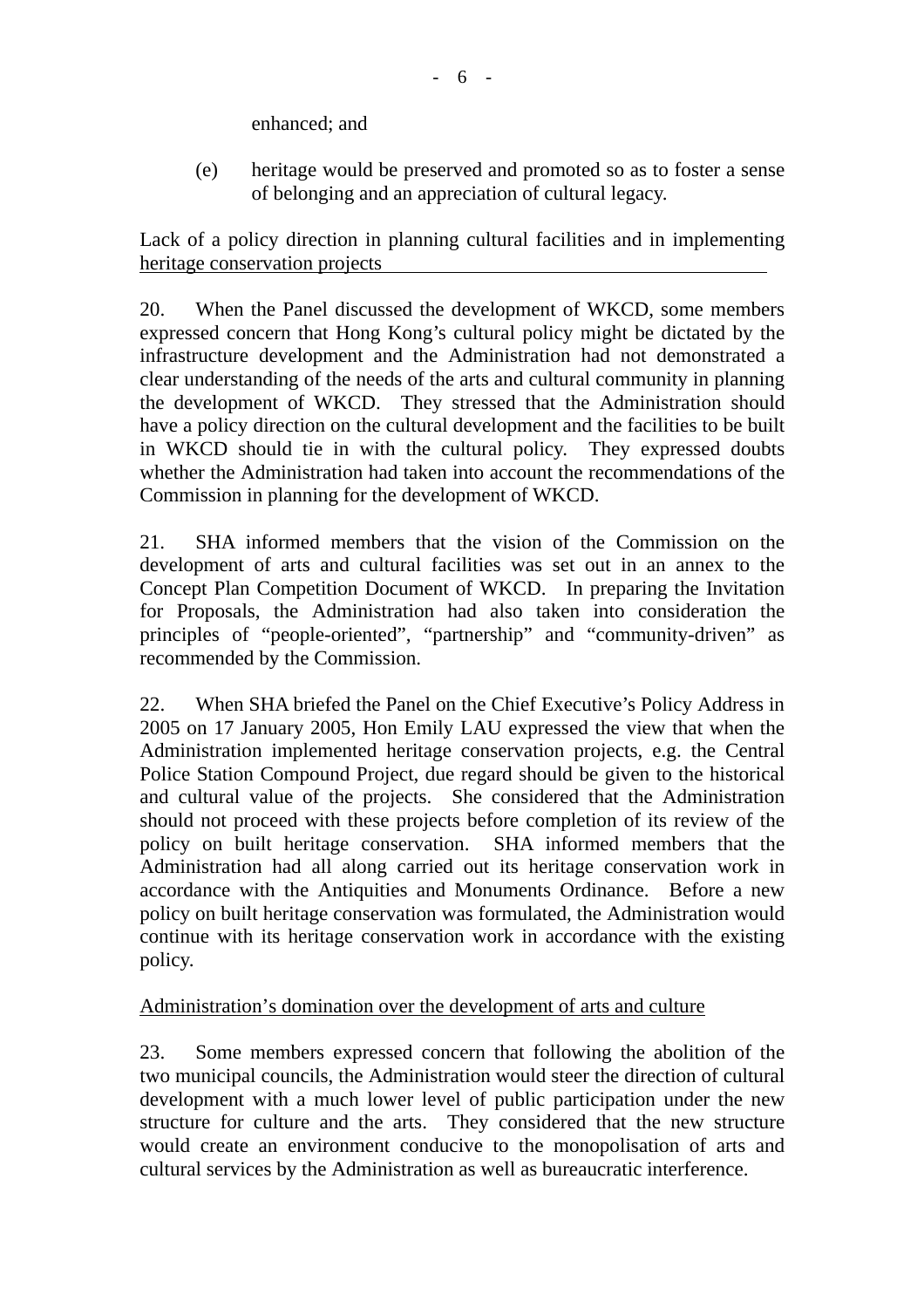24. SHA pointed out that the Administration had no intention to centralise all powers for the development of arts and cultural services. The broad direction was to reduce the Administration's direct involvement and bring in more private sector initiative in the delivery of arts and culture services. He informed the Panel that up to 10 members of the Commission would be drawn from the business community, professionals, the management, the arts community and supporters of cultural programmes, etc. The Administration would consult the Commission, international experts, other stakeholders and the general public in its formulation of a cultural policy.

25. Hon Cyd HO expressed doubts about the competence of government officers, who were not experts in cultural and arts matters, in formulating a cultural policy for Hong Kong. Hon MA Fung-kwok considered that the Administration should avoid giving the impression of dominating or steering the future direction of cultural development.

26. Some members noted with concern that under the cultural institutional framework proposed by the Commission in its second consultation paper, HAB would be fully responsible for the formulation of policies and overall resource deployment, and a statutory "Culture Foundation" would be set up to allocate funding to all professional arts groups according to the overall policy direction of HAB. They queried how pluralistic cultural development could be safeguarded if SHA who was politically appointed would have a strong influence on cultural development and the Government-appointed "Culture Foundation" would be the only organisation established for the promotion of culture. These members considered that a cultural policy should be formulated by a statutory body with its members elected from the community, and funds on cultural development should be allocated according to the cultural policy.

27. The Chairman of the Commission explained that the recommendations put forward by the Commission, if adopted by the Administration, would become the broad direction for policy on cultural development. Under the proposed institutional framework, the Administration would only set the parameter of resource deployment and the "Culture Foundation" would operate independently in allocating public funds to support the development of culture and the arts. It was recommended that the majority of the members of the "Culture Foundation" should come from the private sector and that a system similar to the "Arts Interests Representatives Nomination" of HKADC should be established to ensure sufficient democratic involvement in the "Culture Foundation".

# "People-oriented" and "community-driven" cultural development

28. Members in general were supportive of the six major principles for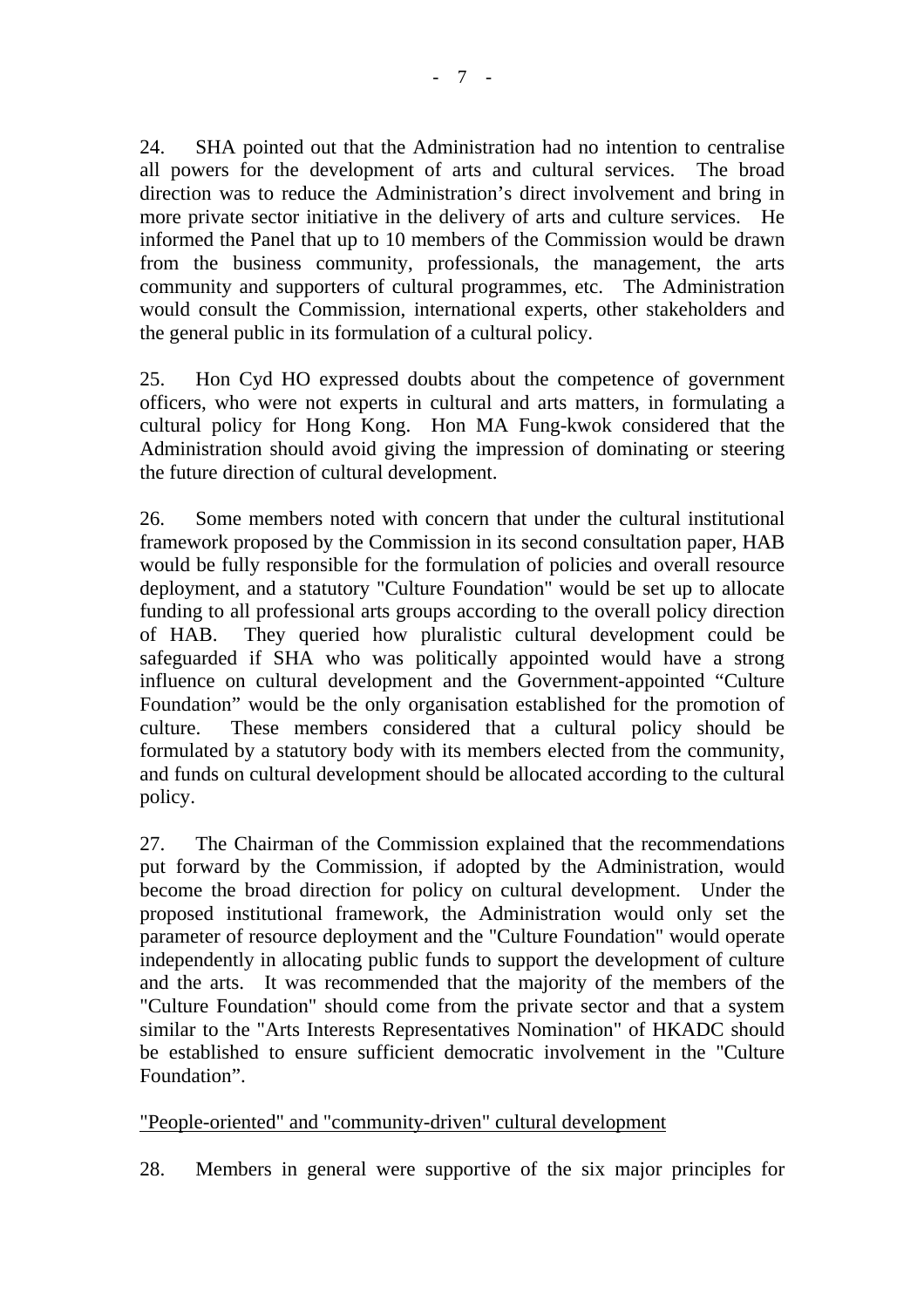cultural development recommended in the second consultation paper of the Commission (paragraph 33 below refers). They considered that the Administration should adopt a non-interventionist policy to enhance "community-driven" cultural development. Some members, however, expressed concern that given that the Commission was a non-statutory body appointed by the Chief Executive and its principles and strategies would be implemented by the relevant government departments and statutory bodies, the Commission might not be able to function independently and ensure the implementation of its strategies for "people-oriented" and "community-driven" cultural development in the long term. Hon Albert HO further expressed doubts about the Administration's sincerity in upholding the principle of "community-driven" or "community involvement" in cultural development. He considered that if the Administration advocated "community involvement", it should not have abolished the elected municipal councils.

29. Some members were also concerned that public funding to support culture and arts services would decrease, thus hampering the capabilities of non-governmental agencies to promote the development of culture and the arts.

30. The Chairman of the Commission pointed out to the Panel that it was quite common in overseas countries to have government-appointed bodies for the promotion of cultural policies and directions in cultural development, and yet the local communities were able to take the lead in planning and organising cultural activities. In fact, the formulation of policies for cultural development needed active participation and support of the community.

31. On the principle of "community-driven" for cultural development, the Chairman of the Commission explained that the principle meant that the driving forces of cultural development, such as the provision and management of cultural facilities and activities, and the required resources, would be derived from the community. The Commission hoped that the cultural scene would be evolved from the existing Administration-led situation to the ultimate "community-driven" situation. However, because of the economic downturn at that time and other factors, the Administration should continue to allocate sufficient resources before the private sector assumed a leading role.

# **Recent discussions held by the Panel on Hong Kong's cultural policy at its meeting on 7 April 2006**

# Briefing by SHA on Hong Kong's cultural policy

32. During his briefing on Hong Kong's cultural policy at the Panel meeting on 7 April 2006, SHA explained to the Panel that Hong Kong's cultural policy referred to the policy on culture and the arts. The Administration's policy objective was to create an environment which would be conducive to the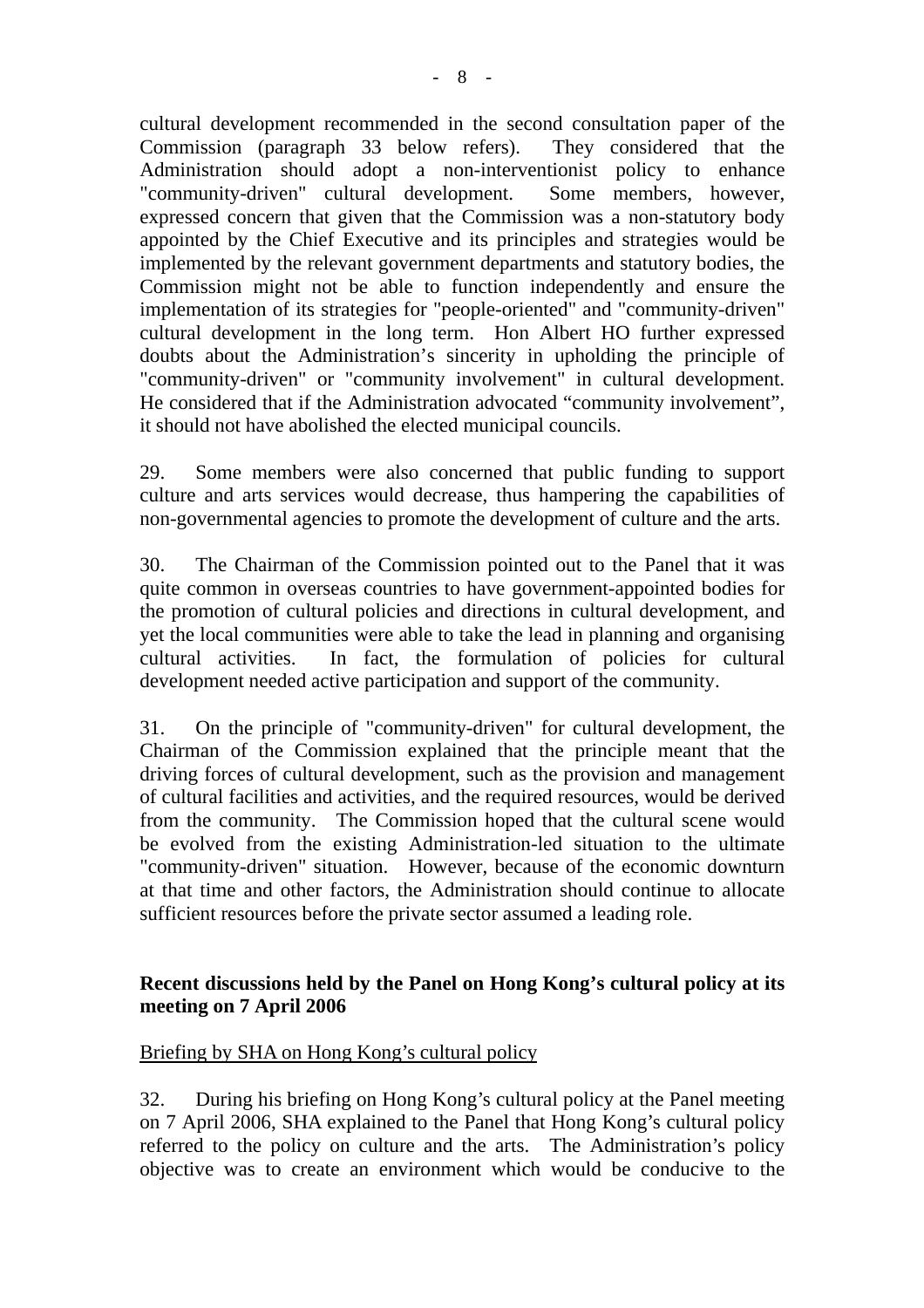freedom of artistic expression and creation, and the wider participation in cultural activities. The policy comprised the following four major elements –

- (a) respect freedom of creation and expression;
- (b) provide opportunities for participation;
- (c) encourage diversified and balanced development; and
- (d) support an environment and conditions (venues, funding, education and administration) that keenly support the development of culture and the arts.

33. According to SHA, Hong Kong's cultural policy was descriptive, rather than prescriptive. As a facilitator, the Government would neither impose an official definition on culture and the arts, nor influence the specific operation of artistic creation or contents of creativity. According to the SHA, the existing cultural policy was generally in line with the six principles and strategies put forward by the Culture and Heritage Commission in its Policy Recommendation Report issued in April 2003. These six principles were "people-oriented", "pluralism", "freedom of expression and protection of intellectual property", "holistic approach", "partnership" and "community-driven".

34**.** In response to SHA's briefing, members raised a number of issues and concerns which are summarised in paragraphs 35 to 50 below.

Community involvement and resources deployment

35. Dr Hon Fernando CHEUNG pointed out that LCSD was allocated the bulk of the government resources for supporting cultural and arts development, which amounted to some \$2 billion each year, while HKADC, which had a high level of community involvement, was allocated only about \$100 million for its annual budget. Both Dr CHEUNG and Hon Margaret NG were concerned whether the present institutional framework, under which a government department had seized control of the bulk of resources and with not much community involvement, was conducive to the long-term development of culture and the arts.

36. The Administration responded that the existing cultural policy had followed the strategies and recommendations made by the Commission, and the Administration had accordingly set up the Committee on Performing Arts, the Committee on Museums, and the Committee on Libraries to follow up the policy recommendations put forward by the Commission and to review the use of resources.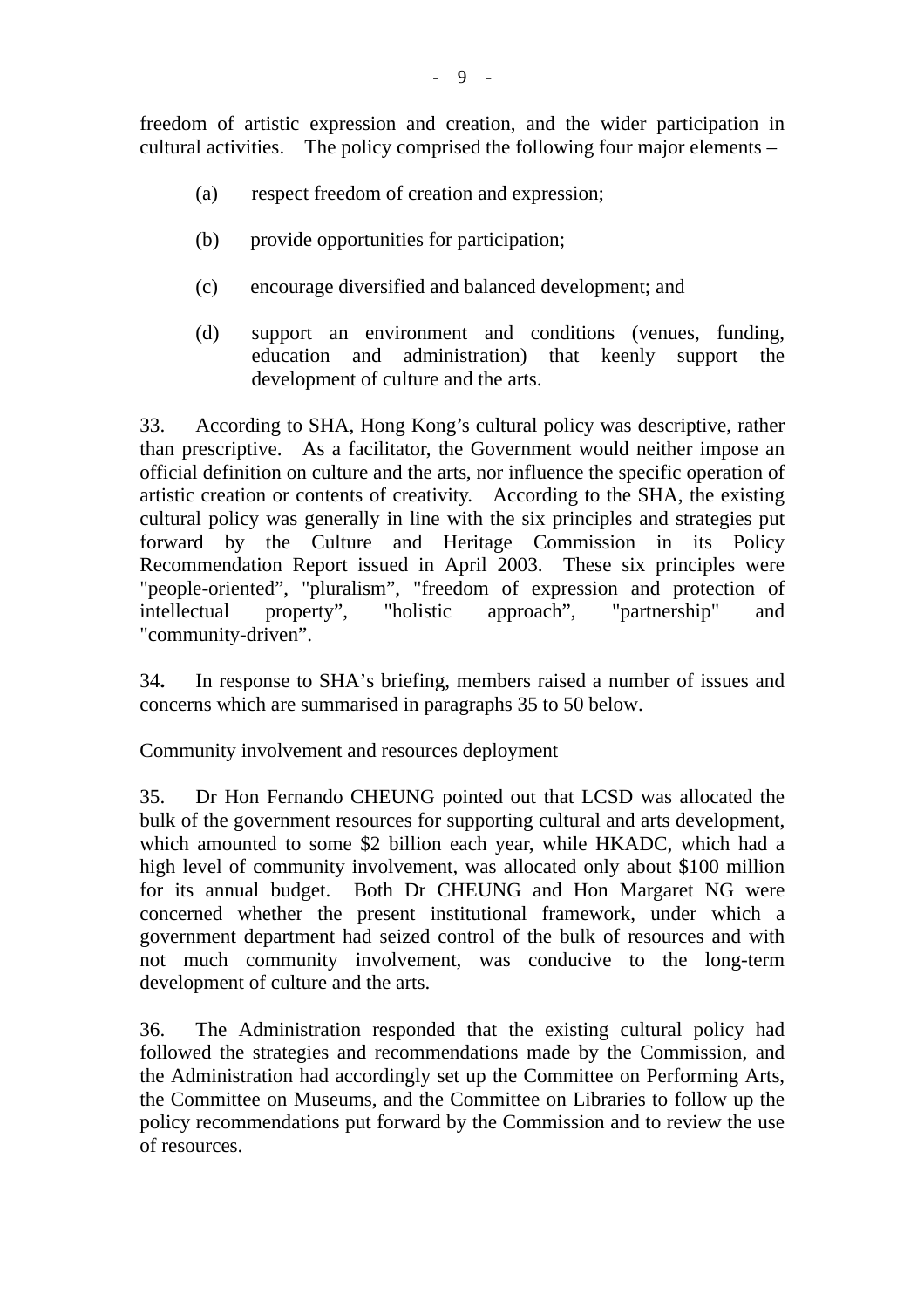#### Assistance to enhance the development of new arts groups and artists

37. Some members considered that the Administration should strengthen support for the development of medium and small arts groups and encourage the establishment of small arts groups which promoted avant garde artistic expressions, in order to encourage diversity of arts development and attract more audience. Hon CHOY So-yuk suggested that the Administration should consider identifying suitable performing arts venues for the use of young local artists and charging them on a cost-recovery basis only. She further suggested that a dedicated fund should be set up to assist the start-up of budding arts groups.

38. The Administration explained that HKADC mainly supported medium and small arts groups whereas LCSD was the main source in providing funding to major arts groups. HKADC had offered some 20 One-Year Grants to medium and small arts groups in 2005. LCSD was exploring opening up more public venues in every district for experimental use by budding local groups, and the future Jockey Club Creative Arts Centre in Shek Kip Mei would provide additional space for use by artists and creative talents. The Chairman of HKADC acknowledged that HKADC's resource allocation had been heavily skewed towards the performing arts such as drama. He explained that the amount of funding being allocated was determined by the level of previous grants and it was not easy to change it. HKADC would, nevertheless, explore new sources of community resources for enhancing local arts development.

39. The Administration further pointed out that LCSD was also providing subsidies in the amount of about \$40 million to \$50 million for small and budding arts groups as well as new artists each year. LCSD provided them with venues and basic facilities for performances and related activities, assistance and advice in publicity; as well as an appropriate subsidy to cover part of the programme expenditure. There was also a rental subsidy scheme for non-profit making arts organisations which could apply for a discount of 65% off for the use of major venues, or 50% off for minor venues.

40. Hon Albert HO expressed concern whether the Administration had provided adequate support, such as in providing exhibition venues, organising open competitions and subsidising publications, for the development of young artists in the fields of, e.g. literary writing, painting and sculpture.

41. The Administration responded that it had implemented a number of programmes for the development of young artists irrespective of whether they engaged in mainstream or minority arts forms. One of the underlying principles of the Administration's policy of resource deployment on culture and the arts was to encourage diversified and balanced development.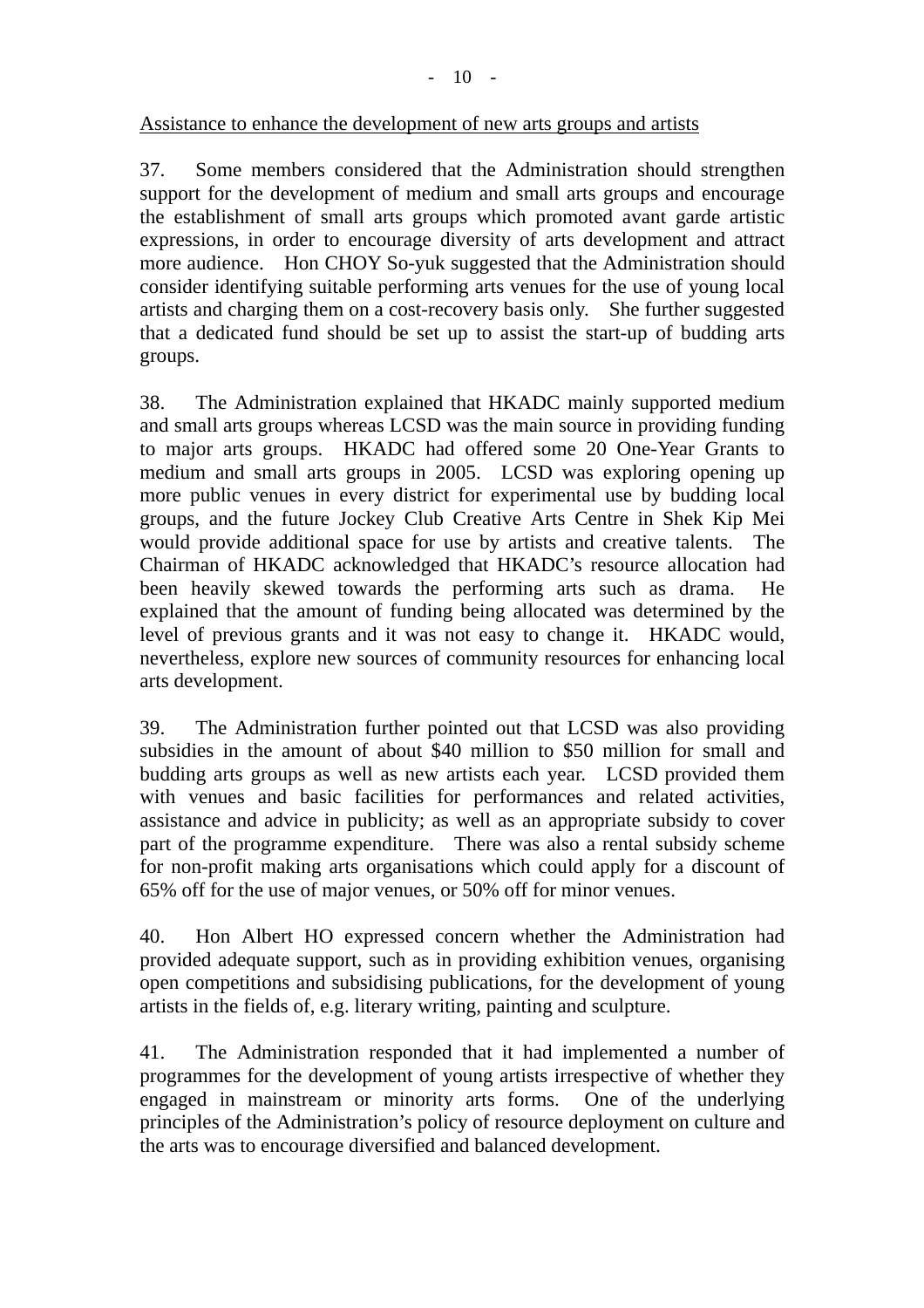# Cultivating cultural literacy at school and community

42. Hon Emily LAU expressed concern about the Administration's policy of raising young people's cultural literacy. She considered that more arts education programmes should be implemented at schools in order to cultivate a wider audience base for the performing arts.

43. The Administration informed members that under the School Arts Animateur Scheme, LCSD worked with professional performing arts groups experienced in arts education to promote appreciation of performing arts among students. In addition, LCSD organised schools under the School Culture Day Scheme to take part in arts education activities which mainly featured local artists and arts groups.

44. Hon TAM Heung-man pointed out that many cultural and arts criticisms were written from the commercial rather than artistic perspective. She considered that this was not conducive to promoting appreciation of the arts, as the audience lacked high standard guidance to help promote knowledge and appreciation of the performing arts. The Chairman of HKADC pointed out that HKADC would explore the feasibility of publication of an arts magazine and setting up a free television channel to provide a platform for creative expressions and arts criticisms.

45. Hon LI Kwok-ying expressed concern that there were only 13 performing arts venues in Hong Kong. He considered that the Administration should provide more district venues, in order to promote arts and culture and to provide performing opportunities for artists and arts groups.

46. The Administration informed members that there were 25 major cultural and performing arts venues throughout the territory, 15 of which were managed by LCSD and the total seating capacity was about 63 000. The Administration had also tried to fully utilise existing resources including school halls as some of them, with appropriate upgrading, could be used as district performing venues. The Administration was currently looking at the needs of various districts for leisure and cultural facilities and would strive to utilise existing district venues in a better way to provide performing facilities in each district.

47. Some members considered that the Administration should provide more resources to promote the development and appreciation of the art of architecture. Hon Patrick LAU suggested that the Administration should consider setting up a museum of architecture.

48. The Administration agreed to consider the suggestion and pointed out that exhibitions featuring architectural designs had been held in Hong Kong in the past.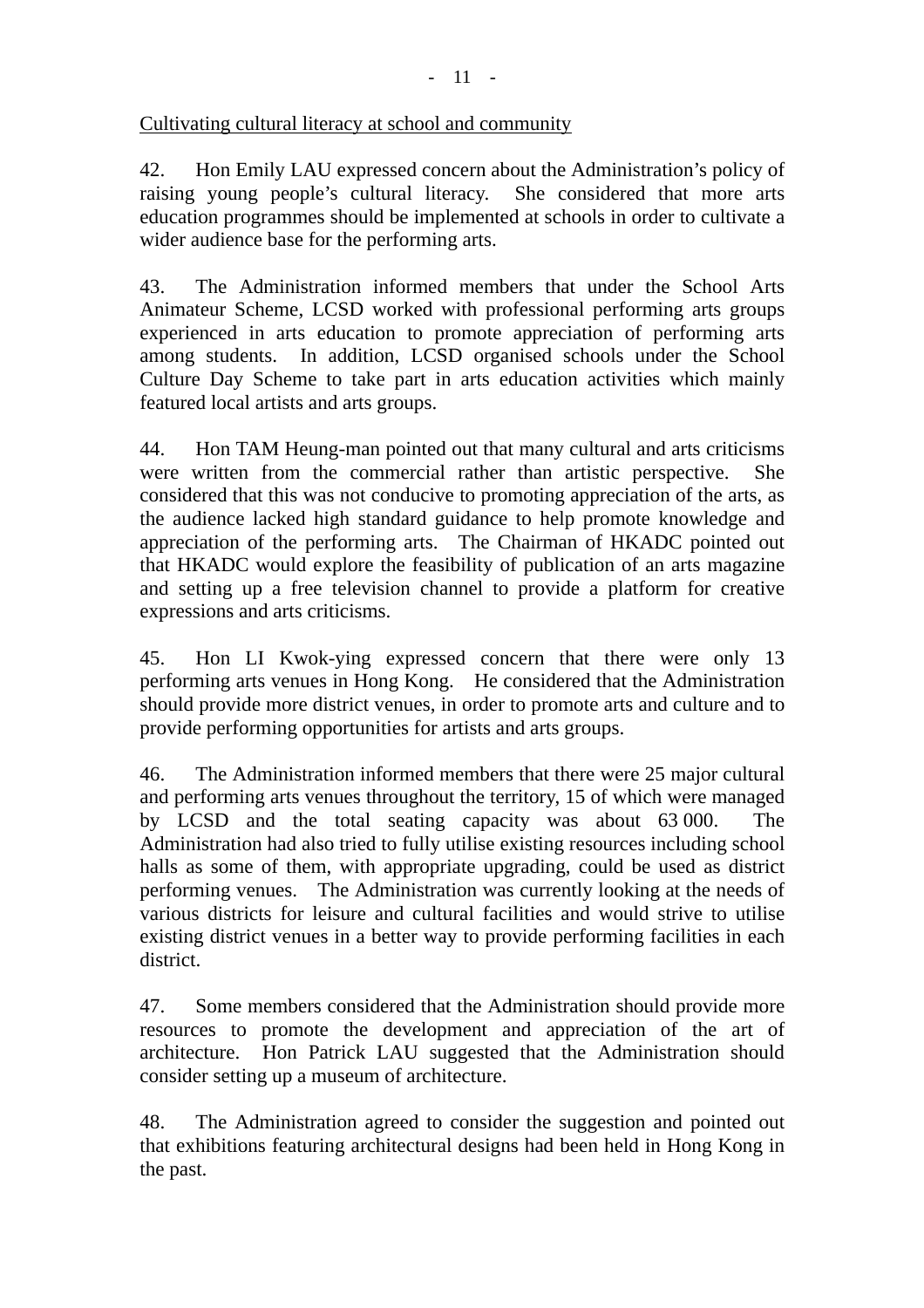#### Cultural exchange

49. Hon TAM Heung-man expressed concern that substantial cultural exchange programmes with other countries were seriously lacking in Hong Kong. She queried how the Administration could achieve its cultural vision for Hong Kong, which included developing Hong Kong into an international cultural metropolis.

50. The Administration responded that the Administration had signed Memoranda of Understanding on Cultural Cooperation with other countries and had established the platform for cultural cooperation with Guangdong and Macau cultural authorities. LCSD regularly presented world renowned arts groups and artists in order to bring performances of a high artistic standard to citizens. The Administration also provided funding support for the annual Hong Kong Arts Festival which offered a great variety of performing arts programmes to citizens and visitors. In addition, funding was allocated from the Arts Development Fund to support cultural programmes of local promising artists and arts organisations in overseas countries and the Mainland with a view to promoting outstanding local performances to overseas and Mainland audience.

# **Concerns of the Subcommittee on West Kowloon Cultural District Development**

51. The Subcommittee on West Kowloon Cultural District Development highlighted the lack of a cultural policy as one of the deficiencies in respect of the development mode of WKCD in its Phase I Report. The Subcommittee pointed out that no official documents had been published by SHA to set out comprehensively the Administration's vision and direction on the medium and long-term development of arts and culture. The Administration had advised the Subcommittee that its cultural policy is in fact its acceptance of the recommendations in the Policy Recommendation Report of the Commission. The Subcommittee expressed concern that as the arts and cultural policy blueprints, as set out in the Policy Recommendation Report, were not yet in existence when the Administration decided to develop an arts and cultural district in West Kowloon, the project was decided in a policy vacuum.

52. In its Phase II Report, the Subcommittee on West Kowloon Cultural District Development reiterated its concern about the lack of a clear cultural policy which should serve as the backbone of the development of WKCD.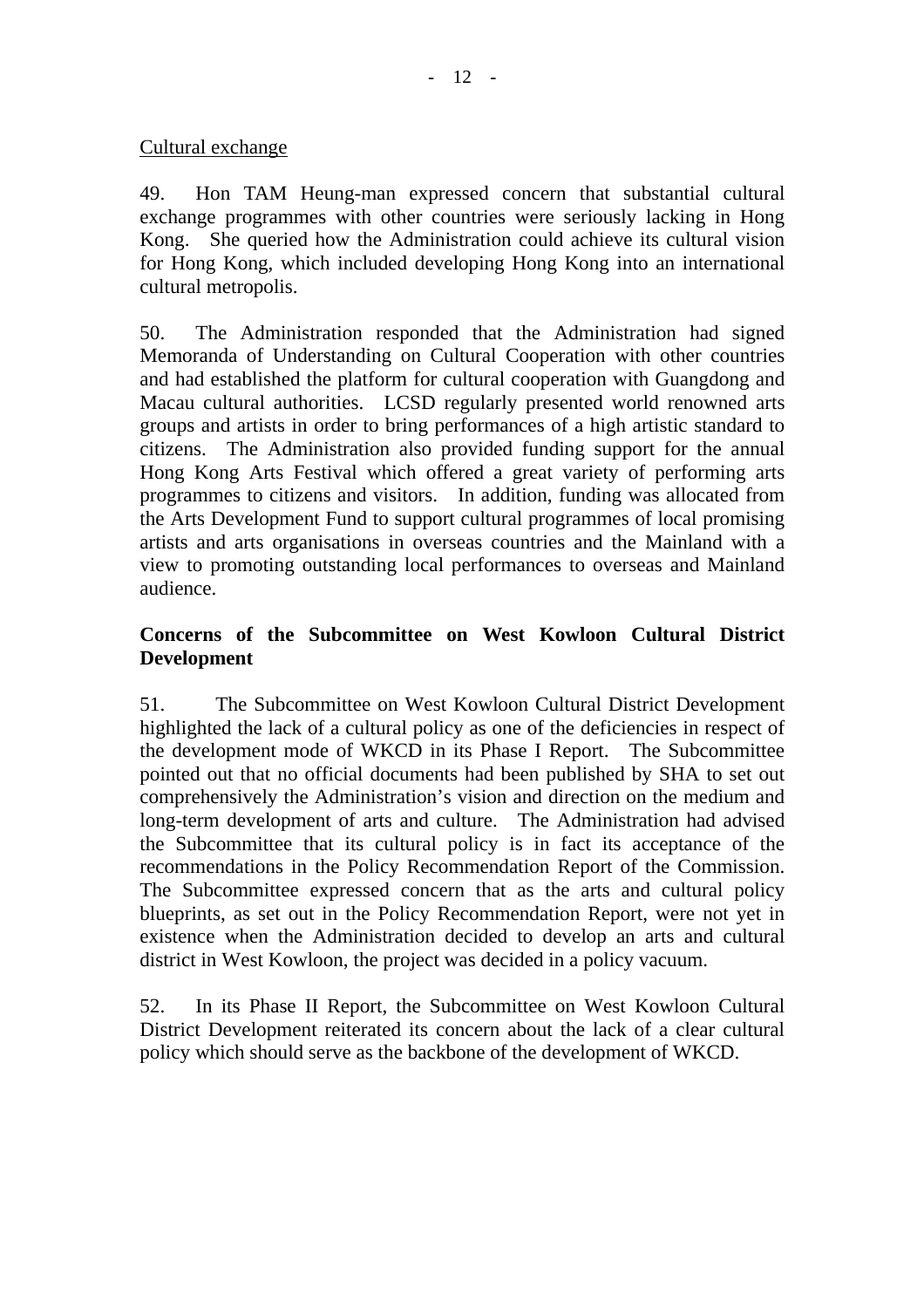# **Relevant motions and questions moved/raised at Council meetings since the first term of LegCo**

53. Details of relevant motions and questions moved/raised at Council meetings since the first term of LegCo are in **Appendix I**.

54. The Official Records of Proceedings of relevant Council meetings are available on the LegCo website at http://www.legco.gov.hk.

# **Relevant papers**

55. A list of relevant papers, minutes of meetings and reports is in Appendix II. Soft copies of these documents are also available on the LegCo website.

Council Business Division 2 Legislative Council Secretariat 11 July 2006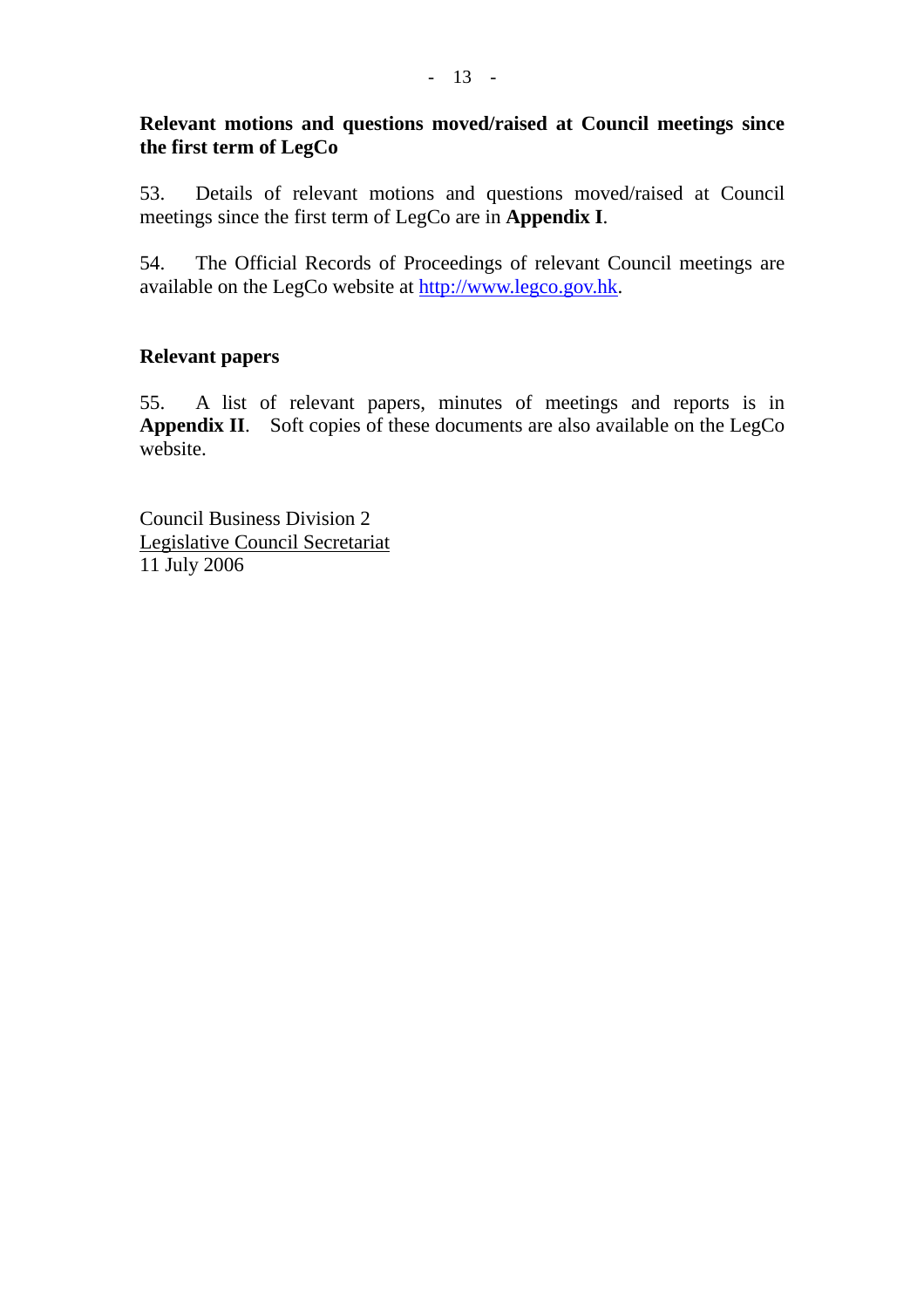# **Motions and questions on culture and the arts moved/raised at Council meetings since the first term of the Legislative Council**

| <b>Meeting Date</b> | <b>Motion/Question</b>                                                                                                                                                                                      |
|---------------------|-------------------------------------------------------------------------------------------------------------------------------------------------------------------------------------------------------------|
| 24.3.99             | Hon Christine LOH raised a written question on museum collections<br>managed by Provisional Municipal Councils.                                                                                             |
| 21.4.99             | Hon Cyd HO raised an oral question on the Consultant's Report on<br>Culture, the Arts, Recreation and Sports Services.                                                                                      |
| 21.4.99             | Hon MA Fung-kwok moved a motion urging the Government to set<br>up an independent and highly transparent Culture Commission to,<br>among others, formulate cultural policies. The motion was voted<br>down. |
| 26.5.99             | Hon Ambrose CHEUNG raised an oral question on the plan of<br>building an international performance venue on the West Kowloon<br>Reclamation.                                                                |
| 19.1.00             | Hon Bernard CHAN raised a written question on the provision of<br>accommodation for holding exhibitions and workshops for artists.                                                                          |
| 16.2.00             | Hon Mrs Selina CHOW raised an oral question on the establishment<br>of the Culture and Heritage Commission.                                                                                                 |
| 23.2.00             | Hon Howard YOUNG raised a written question on the conversion of<br>historical buildings for cultural use.                                                                                                   |
| 23.2.00             | Hon Mrs Selina CHOW raised a written question on the<br>management of cultural and leisure services after the dissolution of<br>Provisional Municipal Councils.                                             |
| 1.3.00              | Hon Ambrose LAU raised a written question on the management of<br>cultural, leisure and sports activities by the newly established<br>Leisure and Cultural Services Department.                             |
| 1.3.00              | Hon Bernard CHAN raised a written question on the provision of<br>low-rental exhibition venues and studios to artists.                                                                                      |
| 21.6.00             | Hon Cyd HO raised a written question on the financial management<br>of the Hong Kong Philharmonic Orchestra.                                                                                                |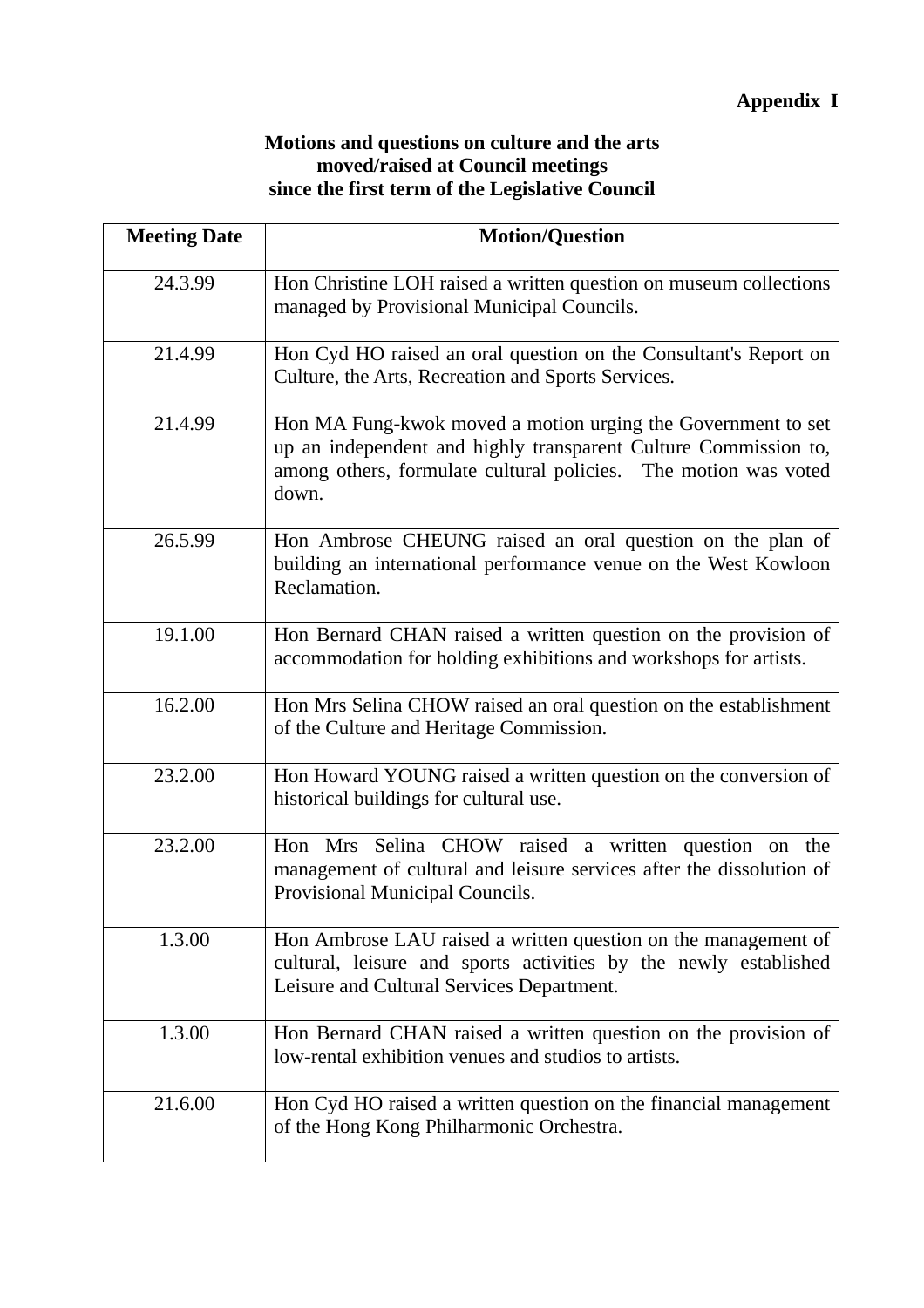| <b>Meeting Date</b> | <b>Motion/Question</b>                                                                                                                                                                                                                                                                                                                                                                                 |
|---------------------|--------------------------------------------------------------------------------------------------------------------------------------------------------------------------------------------------------------------------------------------------------------------------------------------------------------------------------------------------------------------------------------------------------|
| 6.6.01              | Hon TAM Yiu-chung raised an oral question on the provision of<br>adequate cultural, leisure and sports facilities in new towns.                                                                                                                                                                                                                                                                        |
| 12.12.01            | Hon LAW Chi-kwong a written question on the participation of<br>youths in cultural and arts activities.                                                                                                                                                                                                                                                                                                |
| 30.1.02             | Hon CHOY So-yuk raised an oral question on a consultancy study<br>on cultural and performing facilities in different regions and<br>districts.                                                                                                                                                                                                                                                         |
| 27.2.02             | Hon CHEUNG Man-kwong raised a written question on statutory<br>monuments and historical buildings.                                                                                                                                                                                                                                                                                                     |
| 30.10.02            | Hon Albert CHAN raised a written question on the promotion of<br>local artistic creation.                                                                                                                                                                                                                                                                                                              |
| 19.3.03             | Hong WONG Sing-chi raised a written question on the preservation<br>of privately owned buildings with conservation value.                                                                                                                                                                                                                                                                              |
| 14.5.03             | Hon TAM Yiu-chung raised a written question on the planning work<br>for projects on cultural, recreational and sports facilities.                                                                                                                                                                                                                                                                      |
| 26.11.03            | Hon WONG Sing-chi moved a motion on "West Kowloon Cultural<br>District development project". The motion, as amended by Hon<br>MA Fung-kwok, urging the Administration to, among other things,<br>uphold the principles put forward by the Culture and Heritage<br>Commission in formulating the development plan was passed.                                                                           |
| 3.3.04              | Hon MA Fung-kwok raised a written question on the policy<br>recommendations of the Culture and Heritage Commission.                                                                                                                                                                                                                                                                                    |
| 5.1.05              | Hon Alan LEONG moved a motion on "Development of the West"<br>Kowloon Cultural District" urging the Administration to, among<br>other things, formulate long-term and sustainable policies on Hong<br>Kong's culture and the arts and use the proceeds from the sale of the<br>40 hectares of land to support and promote the related polices.<br>The<br>motion as amended by Hon James TO was passed. |
| 2.3.05              | Dr Hon KWOK Ka-ki raised an oral question on the development<br>plans for historical buildings.                                                                                                                                                                                                                                                                                                        |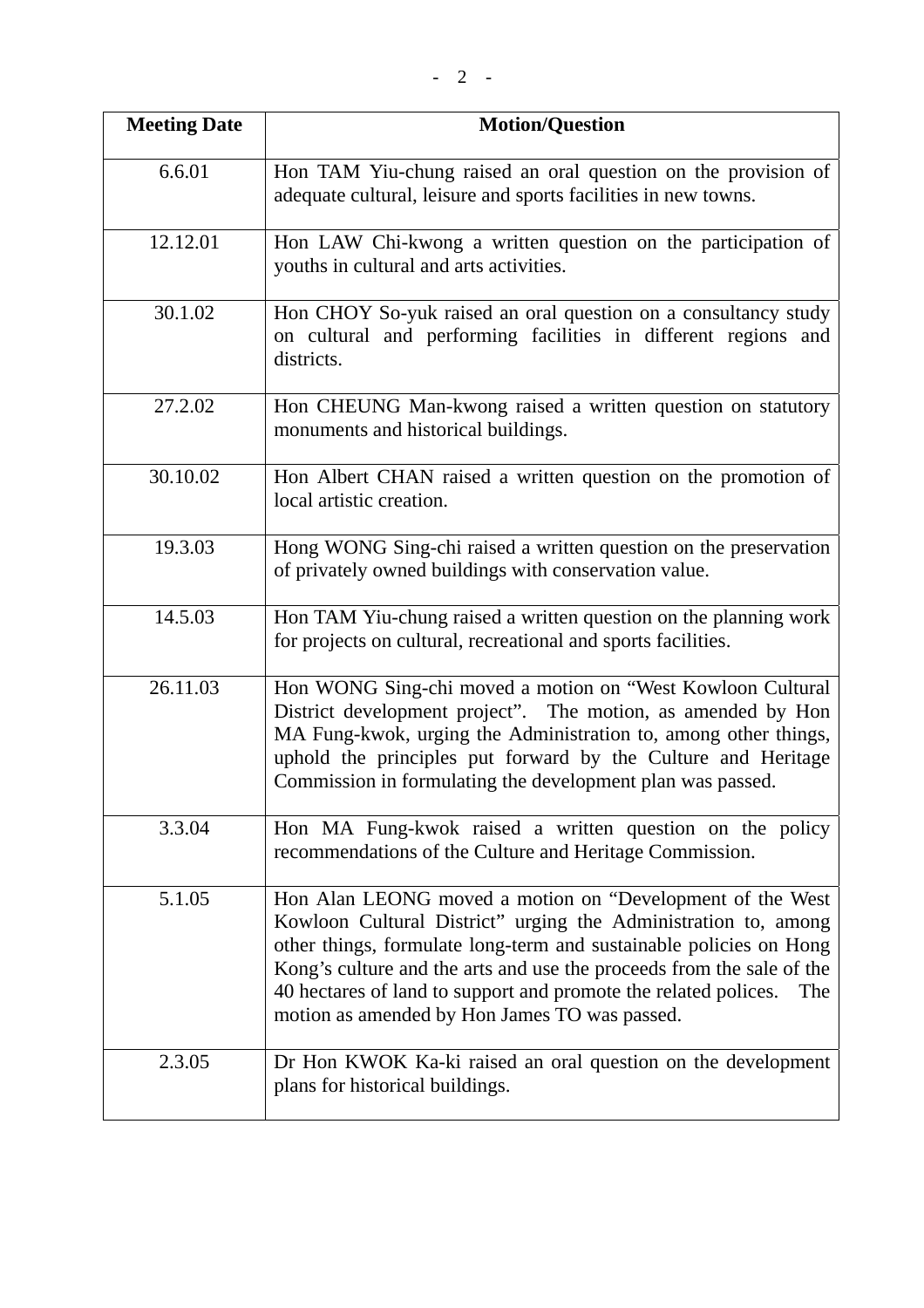| <b>Meeting Date</b> | <b>Motion/Question</b>                                                                                                                     |
|---------------------|--------------------------------------------------------------------------------------------------------------------------------------------|
| 11.1.06             | Hon Emily LAU raised a written question on acoustics of music<br>performance venues under the Leisure and Cultural Services<br>Department. |
| 26.4.06             | Hon Patrick LAU raised an oral question on the built heritage<br>conservation policy.                                                      |
| 24.5.06             | Hon CHOY So-yuk raised a written question on the provision of a<br>permanent venue for Cantonese Opera.                                    |
| 7.6.06              | Hon Andrew CHENG raised an oral question on the opening hours<br>of public libraries.                                                      |

Council Business Division 2 Legislative Council Secretariat 11 July 2006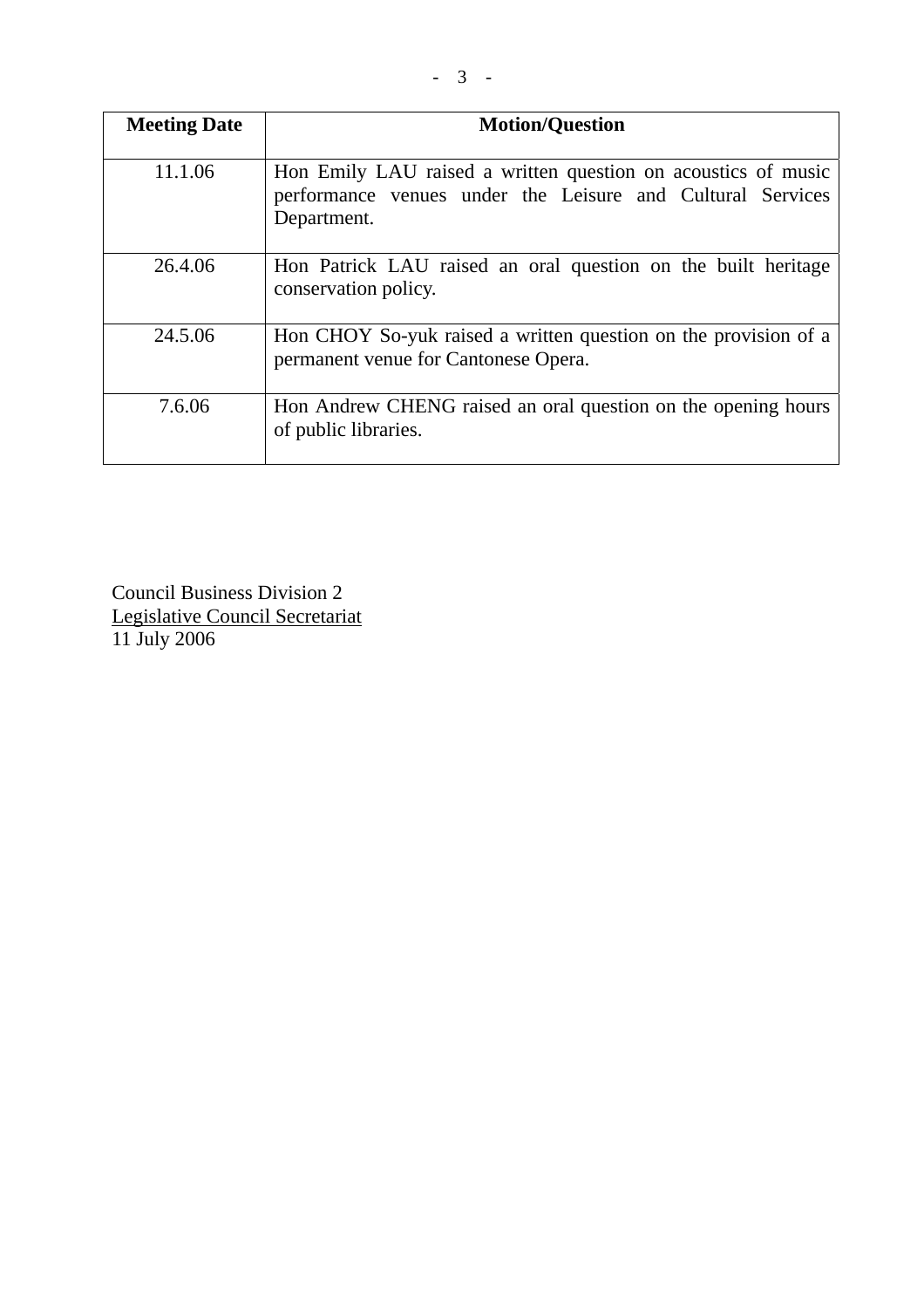| Date of<br>meeting | <b>Meeting/Joint</b><br>meeting                    | <b>Minutes/Paper</b>                                                                            | LC Paper No.                                                                                                   |
|--------------------|----------------------------------------------------|-------------------------------------------------------------------------------------------------|----------------------------------------------------------------------------------------------------------------|
| 14.9.98            | Panel on<br><b>Home Affairs</b>                    | Minutes of meeting                                                                              | CB(2)419/98-99<br>http://www.legco.gov<br>$hk/yr98-99/english/p$<br>anels/ha/minutes/ha1<br>40998.htm          |
|                    |                                                    | Administration's paper on<br>"Long Term Culture Policy"                                         | $CB(2)241/98-99(08)$<br>http://www.legco.gov<br>$hk/yr98-99/english/p$<br>anels/ha/papers/ha14<br>09_5.htm     |
| 25.9.98            | Subcommittee<br>on Long-term<br>Cultural<br>Policy | Minutes of meeting                                                                              | CB(2)369/98-99<br>http://www.legco.gov<br>$-hk/yr98-99/english/p$<br>anels/ha/ltcp/minutes/<br>lt250998.htm    |
| 31.10.98           | Subcommittee<br>on Long-term<br>Cultural<br>Policy | Minutes of meeting                                                                              | CB(2)1277/98-99<br>http://www.legco.gov<br>$hk/yr98-99/english/p$<br>anels/ha/ltcp/minutes/<br>lt311098.htm    |
|                    |                                                    | Administration's paper<br>on<br>"Promoting art education"                                       | $CB(2)541/98-99(01)$<br>http://www.legco.gov<br>$hk/yr98-99/english/p$<br>anels/ha/ltcp/papers/b<br>541e01.htm |
| 26.11.98           | Subcommittee<br>on Long-term<br>Cultural<br>Policy | Minutes of meeting                                                                              | CB(2)1476/98-99<br>http://www.legco.gov<br>$-hk/yr98-99/english/p$<br>anels/ha/ltcp/minutes/<br>lt261198.htm   |
|                    |                                                    | Administration's paper on<br>"Structure of Arts and<br><b>Culture in Overseas</b><br>Countries" | $CB(2)700/98-99(01)$<br>http://www.legco.gov<br>$hk/yr98-99/english/p$<br>anels/ha/ltcp/papers/b<br>700e01.htm |

# **Relevant documents on the formulation of a cultural policy in Hong Kong**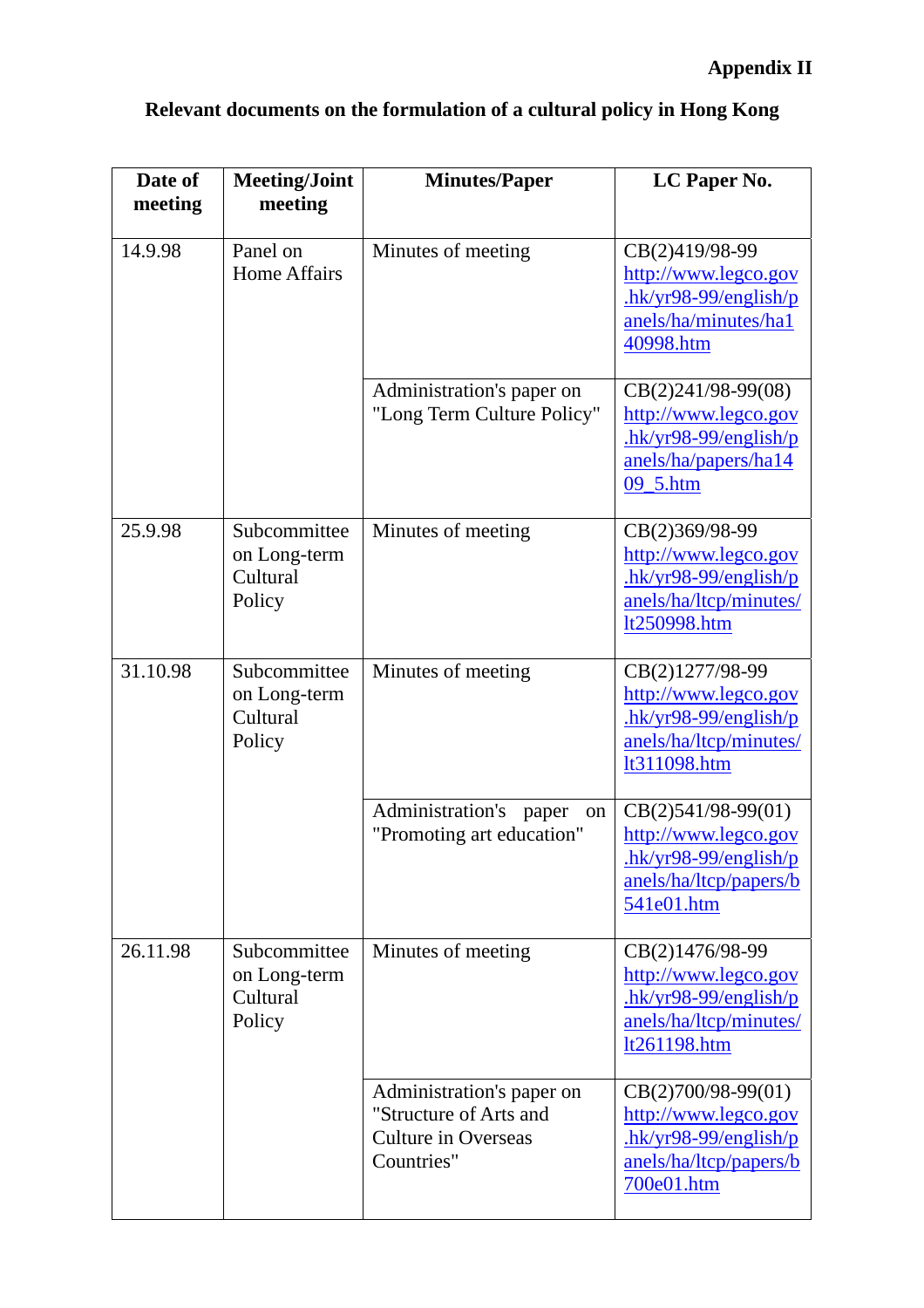| Date of<br>meeting | <b>Meeting/Joint</b><br>meeting | <b>Minutes/Paper</b>                                                                                                        | LC Paper No.                                                                                              |
|--------------------|---------------------------------|-----------------------------------------------------------------------------------------------------------------------------|-----------------------------------------------------------------------------------------------------------|
|                    |                                 |                                                                                                                             |                                                                                                           |
| 29.3.99            | Panel on<br><b>Home Affairs</b> | Minutes of meeting                                                                                                          | CB(2)2857/98-99<br>http://www.legco.gov<br>$.$ hk/yr98-99/english/p<br>anels/ha/minutes/ha2<br>90399.htm  |
|                    |                                 | The Consultant's Report on<br>Culture, the Arts, Recreation<br>and Sports Services                                          |                                                                                                           |
|                    |                                 | <b>Administration's Initial</b><br>Responses to the<br><b>Consultant's Report</b>                                           |                                                                                                           |
| 18.5.99            | Panel on<br>Home Affairs        | Minutes of meeting                                                                                                          | CB(2)2574/98-99<br>http://www.legco.gov<br>$hk/yr98-99/english/p$<br>anels/ha/minutes/hal<br>80599.htm    |
| 27.5.99            | Panel on<br>Home Affairs        | Minutes of meeting                                                                                                          | CB(2)2923/98-99<br>http://www.legco.gov<br>$-hk/yr98-99/english/p$<br>anels/ha/minutes/ha2<br>70599.htm   |
| 14.6.99            | Panel on<br>Home Affairs        | Minutes of meeting                                                                                                          | $CB(2)661/99-00$<br>http://www.legco.gov<br>$-hk/yr98-99/english/p$<br>anels/ha/minutes/hal<br>40699.pdf  |
|                    |                                 | Summary of submissions<br>received on the<br>Consultant's Report on<br>Culture, the Arts, Recreation<br>and Sports Services | CB(2)2196/98-99(08)<br>http://www.legco.gov<br>$hk/yr98-99/english/p$<br>anels/ha/papers/p219<br>6e08.pdf |
| 13.12.99           | Panel on<br><b>Home Affairs</b> | Minutes of meeting                                                                                                          | CB(2)1456/99-00<br>http://www.legco.gov<br>$hk/yr99-00/english/p$<br>anels/ha/minutes/ha1<br>31299.pdf    |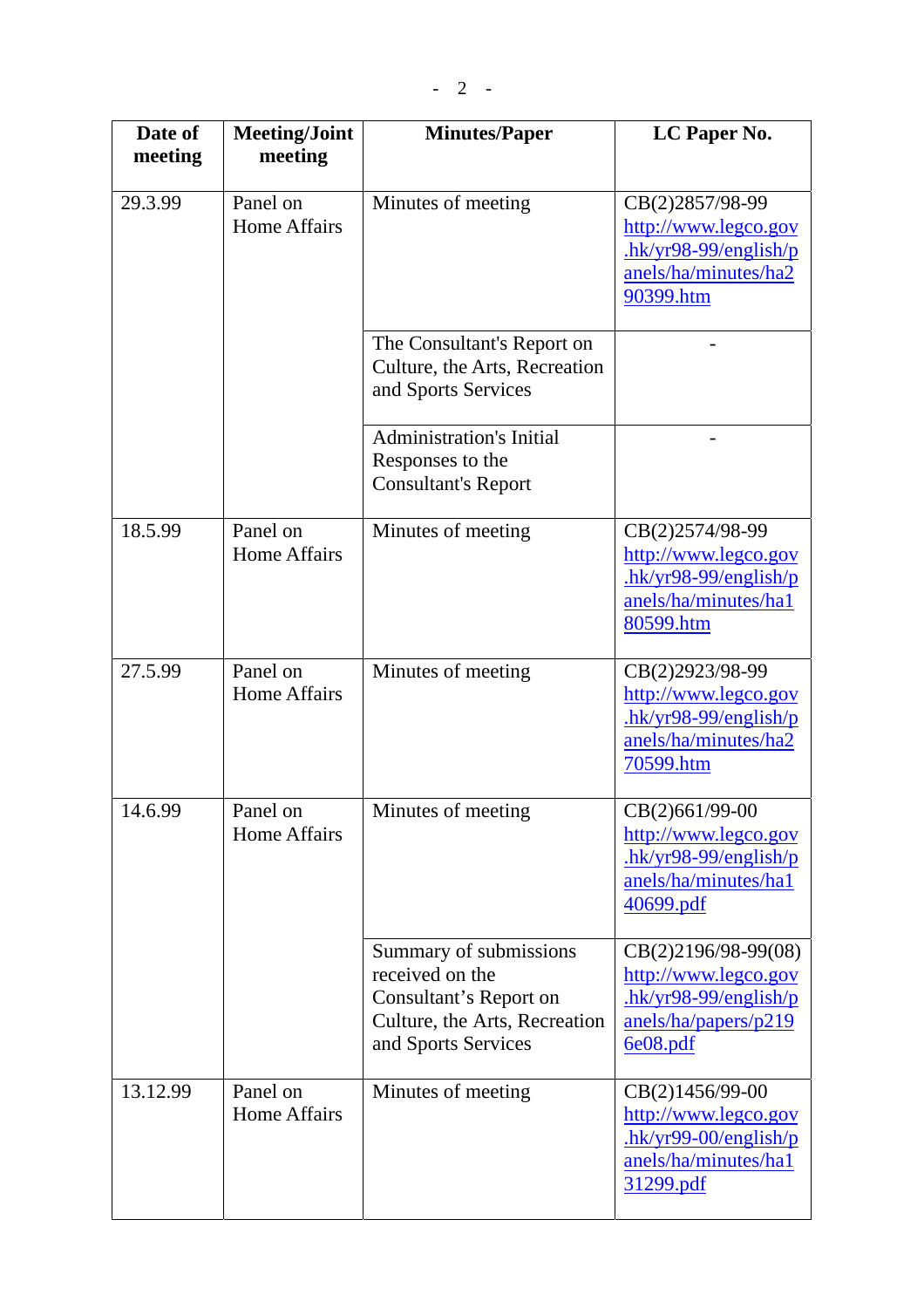| Date of  | <b>Meeting/Joint</b>                                                               | <b>Minutes/Paper</b>                                                                                                                                         | LC Paper No.                                                                                                      |
|----------|------------------------------------------------------------------------------------|--------------------------------------------------------------------------------------------------------------------------------------------------------------|-------------------------------------------------------------------------------------------------------------------|
| meeting  | meeting                                                                            |                                                                                                                                                              |                                                                                                                   |
|          |                                                                                    | Administration's paper<br>entitled "Performance Venue<br>on West Kowloon<br><b>Reclamation and Sports</b><br><b>Complex in South East</b><br>Kowloon"        | $CB(2)587/99-00(01)$<br>http://www.legco.gov<br>$-hk/yr99-00/english/p$<br>anels/ha/papers/587e<br>01.pdf         |
| 20.4.01  | Panel on<br><b>Home Affairs</b>                                                    | Minutes of meeting                                                                                                                                           | $CB(2)67/01-02$<br>http://www.legco.gov<br>$-hk/yr00-01/english/p$<br>anels/ha/minutes/ha2<br>00401.pdf           |
|          |                                                                                    | First consultation paper<br>entitled "Gathering of<br><b>Talents for Continual</b><br>Innovation" issued by the<br><b>Culture and Heritage</b><br>Commission | http://www.legco.gov<br>$hk/yr00-01/english/p$<br>anels/ha/papers/consu<br>lt_ppr-e.pdf                           |
| 8.11.02  | Panel on<br><b>Home Affairs</b>                                                    | Minutes of meeting                                                                                                                                           | CB(2)590/02-03<br>http://www.legco.gov<br>$hk/yr02-03/english/p$<br>anels/ha/minutes/ha0<br>21108.pdf             |
|          |                                                                                    | Administration paper<br>entitled "Culture and<br><b>Heritage Commission</b><br><b>Consultation Paper 2002"</b>                                               | CB(2)289/02-03(02)<br>http://www.legco.gov<br>$,hk/yr02-03/english/p$<br>anels/ha/papers/ha11<br>08cb2-289-2e.pdf |
| 17.12.02 | Panel on<br>Home Affairs                                                           | Minutes of meeting                                                                                                                                           | CB(2)1117/02-03<br>http://www.legco.gov<br>$hk/yr02-03/english/p$<br>anels/ha/minutes/ha0<br>21217.pdf            |
| 18.11.03 | Panel on<br>Planning,<br>Lands and<br>Works and<br>Panel on<br><b>Home Affairs</b> | Minutes of meeting                                                                                                                                           | CB(1)817/03-04<br>http://www.legco.gov<br>$hk/yr03-04/english/p$<br>anels/ha/minutes/hapl<br>1118.pdf             |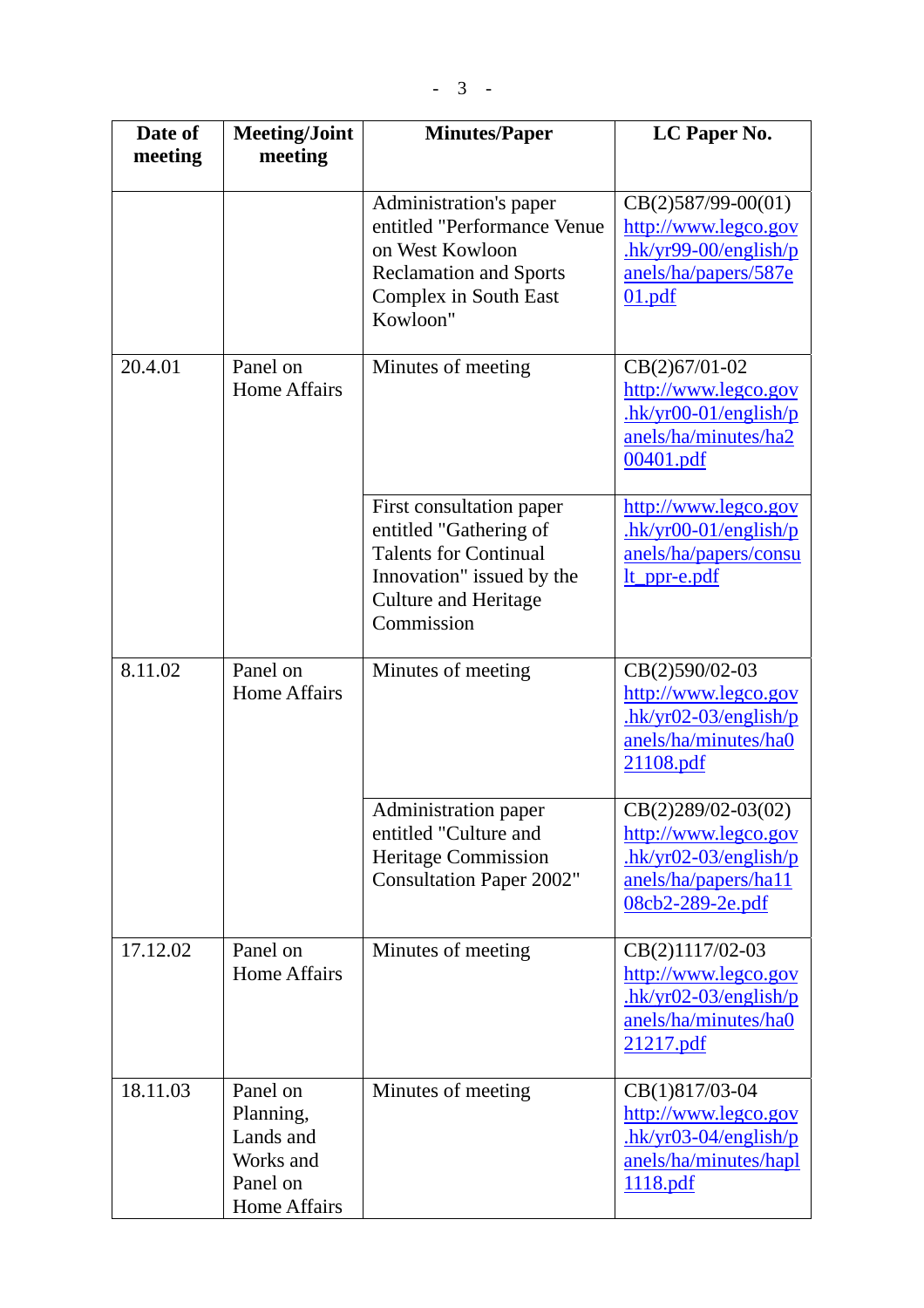| Date of  | <b>Meeting/Joint</b>                                                               | <b>Minutes/Paper</b>                                                                                                                     | LC Paper No.                                                                                                            |
|----------|------------------------------------------------------------------------------------|------------------------------------------------------------------------------------------------------------------------------------------|-------------------------------------------------------------------------------------------------------------------------|
| meeting  | meeting                                                                            |                                                                                                                                          |                                                                                                                         |
|          |                                                                                    | Administration paper<br>entitled "Invitation for<br>proposals for the<br>development of the<br><b>West Kowloon Cultural</b><br>District" | $CB(1)322/03-04(06)$<br>http://www.legco.gov<br>$.$ hk/yr03-04/english/p<br>anels/ha/papers/hapl<br>w1118cb1-322-6e.pdf |
| 25.11.03 | Panel on<br>Planning,<br>Lands and<br>Works and<br>Panel on<br><b>Home Affairs</b> | Minutes of meeting                                                                                                                       | CB(1)819/03-04<br>http://www.legco.gov<br>$hk/yr03-04/english/p$<br>anels/ha/minutes/hapl<br>1125.pdf                   |
| 17.1.05  | Panel on<br><b>Home Affairs</b>                                                    | Minutes of meeting                                                                                                                       | CB(2)1176/04-05<br>http://www.legco.gov<br>$hk/yr04-05/english/p$<br>anels/ha/minutes/ha0<br><u>50117.pdf</u>           |
|          |                                                                                    | Administration's paper on<br>"Policy initiatives of Home<br>Affairs Bureau"                                                              | $CB(2)649/04-05(01)$<br>http://www.legco.gov<br>$hk/yr04-05/english/p$<br>anels/ha/papers/ha01<br>17cb2-649-1e.pdf      |
|          | Panel on<br><b>Home Affairs</b>                                                    | <b>Policy Recommendation</b><br>Report issued by the Culture<br>and Heritage Commission                                                  |                                                                                                                         |
|          |                                                                                    | Administration's response to<br>the policy recommendations<br>of the Culture and Heritage<br>Commission                                  | $CB(2)1532/03-04(01)$<br>http://www.legco.gov<br>$.$ hk/yr03-04/english/p<br>anels/ha/papers/ha03<br>22cb2-1532-1-e.pdf |
|          | Subcommittee<br>on West<br>Kowloon<br>Cultural<br><b>District</b>                  | <b>Phase I Report</b>                                                                                                                    | http://www.legco.gov<br>$hk/yr04-05/english/h$<br>$c/sub_{com/hs02/repo}$<br>rts/hs02cb1-rpt-e.pdf                      |
|          | Development                                                                        | Phase II Report                                                                                                                          | http://www.legco.gov<br>$hk/yr04-05/english/h$<br>c/sub_com/hs02/repo                                                   |